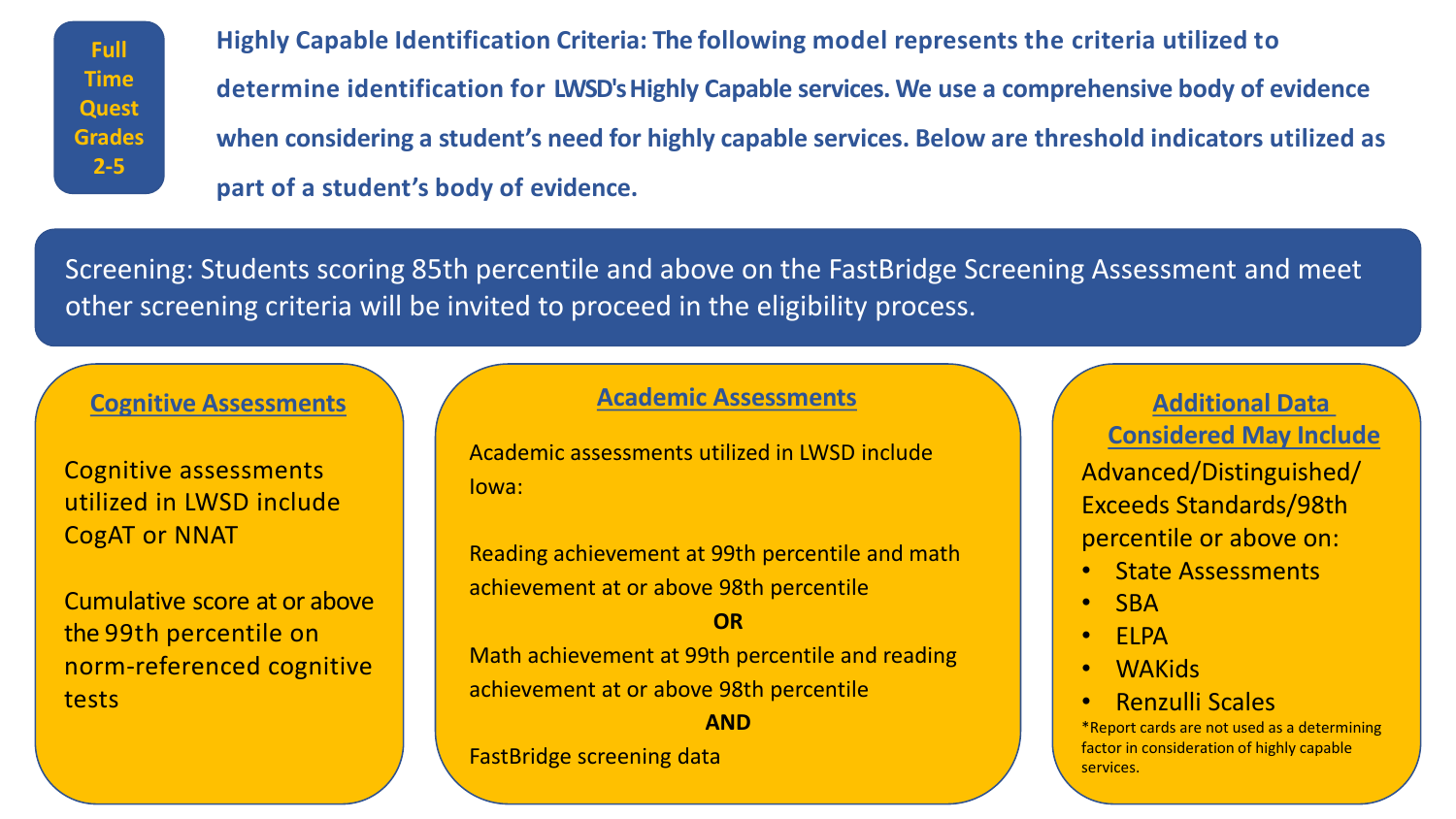**Pull-out Quest Grades 2-5** 

 **determine identification for LWSD's Highly Capable services. We use a comprehensive body of evidence when considering a student's need for highly capable services. Below are threshold indicators utilized as part of a student's body of evidence. Highly Capable Identification Criteria: The following model represents the criteria utilized to** 

 Screening: Students scoring 85th percentile and above on the FastBridge Screening Assessment and meet other screening criteria will be invited to proceed in the eligibility process.

# **Cognitive Assessments**

 utilized in LWSD include Cognitive assessments CogAT or NNAT

Cumulative score at or above the 98th percentile on norm-referenced cognitive tests

Academic assessments utilized in LWSD include Iowa:

Reading achievement at or above 98th percentile and math achievement at or above 95th percentile

### **OR**

Math achievement at or above 98th percentile and reading achievement at or above 95th percentile

**AND** 

FastBridge screening data

Advanced/Distinguished/Ex ceeds Standards/98th perc entile or above: **Additional Data Academic Assessments Considered May Include** 

- State Assessments
- SBA
- ELPA
- WAKids
- Renzulli Scales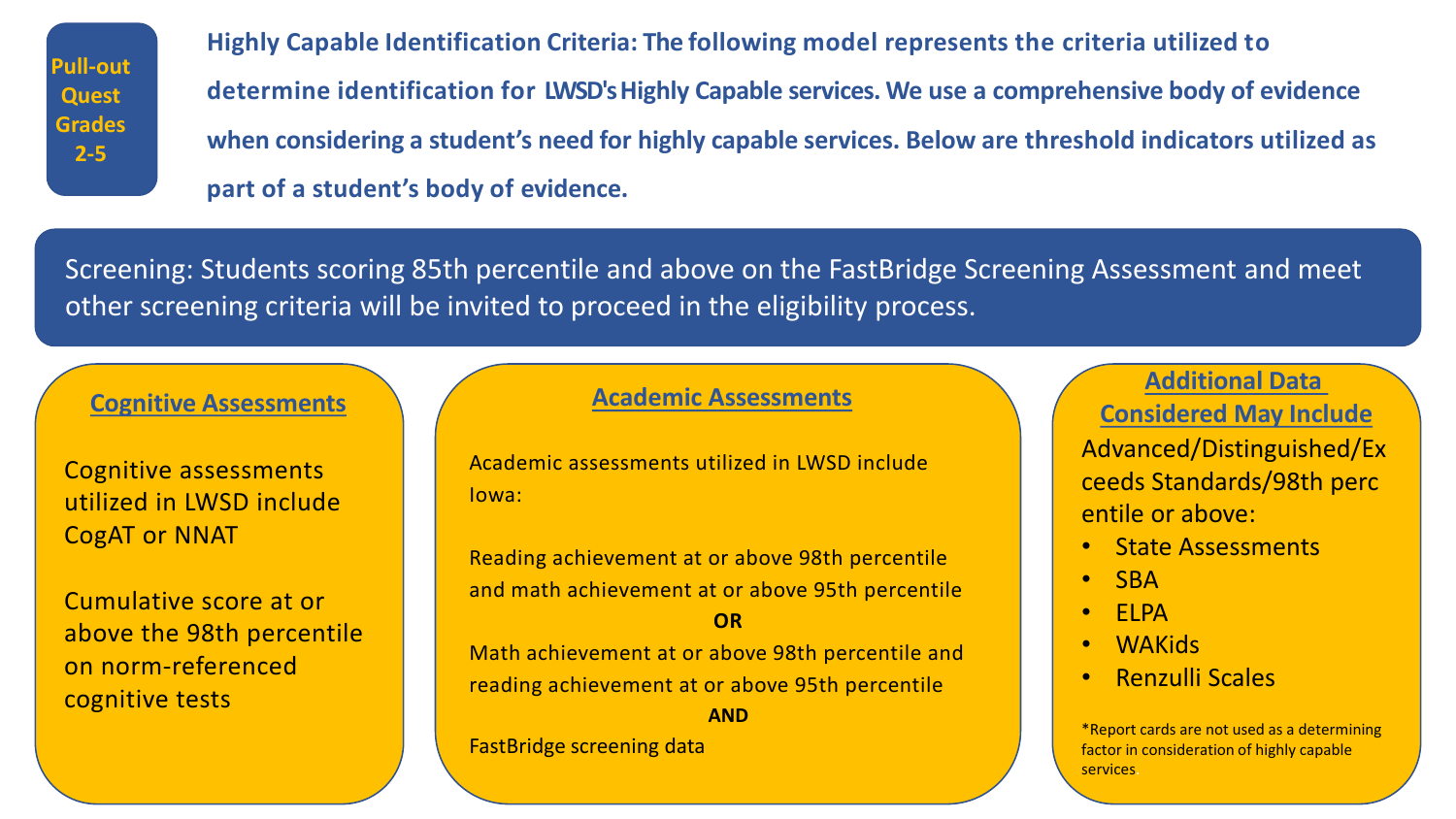**K5HC Grades 1-5** 

 **determine identification for LWSD's Highly Capable services. We use a comprehensive body of evidence when considering a student's need for highly capable services. Below are threshold indicators utilized as part of a student's body of evidence. Highly Capable Identification Criteria: The following model represents the criteria utilized to** 

 Screening: Students scoring 85th percentile and above on the FastBridge Screening Assessment and meet other screening criteria will be invited to proceed in the eligibility process.

 utilized in LWSD include Cognitive assessments CogAT or NNAT

Cumulative score at or above the 98th percentile on norm-referenced cognitive tests

**Cognitive Assessments** Anditional Data **Additional Data Additional Data Additional Data Academic Assessments** 

> Academic assessments utilized in LWSD include Iowa:

 K5HC Reading: achievement at or above 95th percentile

 K5HC Math: achievement at or above 95th percentile

**AND**  FastBridge screening data

## **Considered May Include**

Advanced/Distinguished/Exceeds Standards/98th percentile or above:

- State Assessments
- SBA
- ELPA
- WAKids
- Renzulli Scales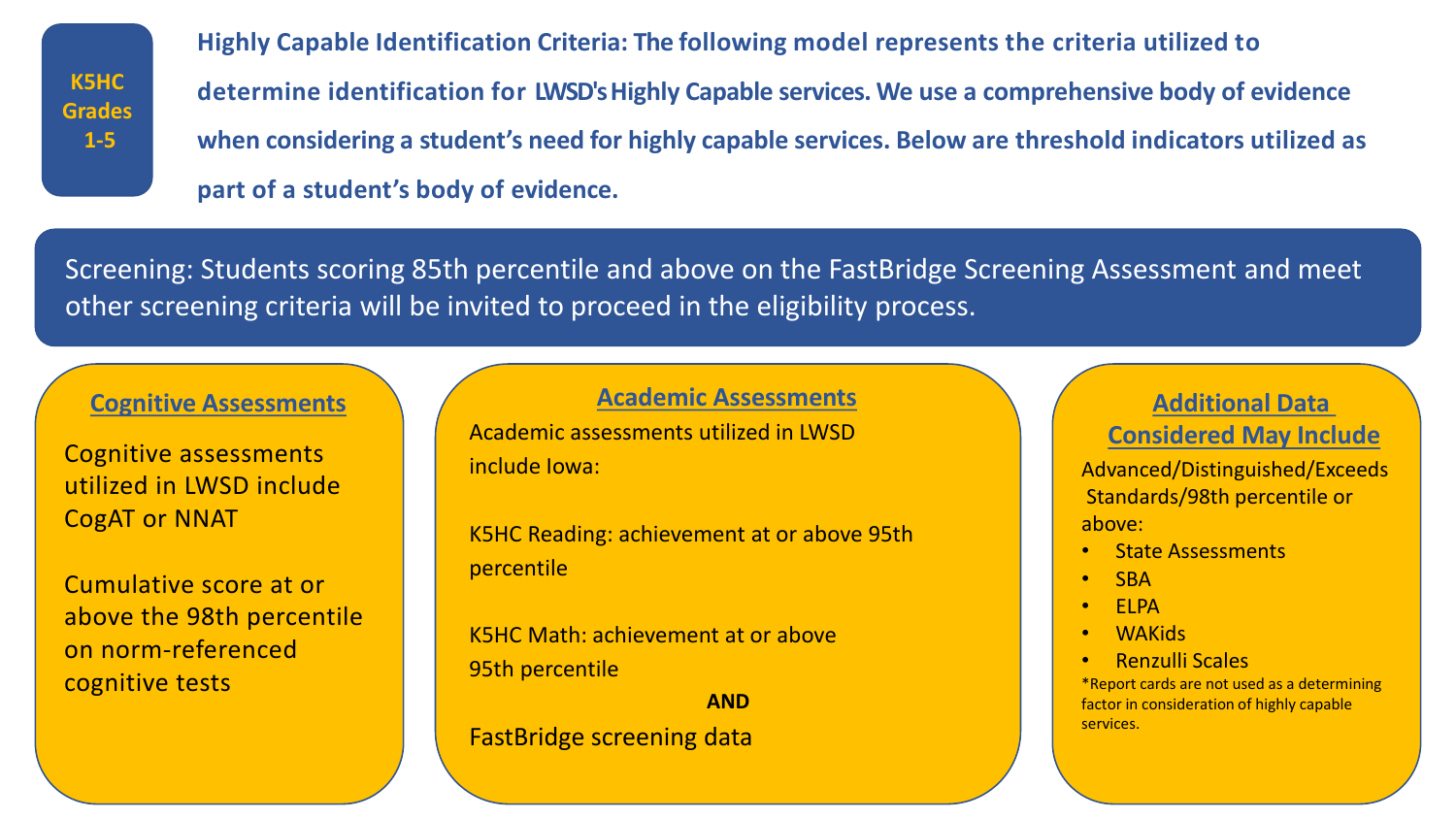**K5HC Grades K \* Only service Provided For kinder and 1st grade students** 

 **determine identification for LWSD's Highly Capable services. We use a comprehensive body of evidence when considering a student's need for highly capable services. Below are threshold indicators utilized as part of a student's body of evidence. Highly Capable Identification Criteria: The following model represents the criteria utilized to** 

 Screening: Students scoring 85th percentile and above on the FastBridge Screening Assessment and meet other screening criteria will be invited to proceed in the eligibility process.

# **Cognitive Assessments** Anditional Data **Additional Data Additional Data Additional Data**

 utilized in LWSD include Cognitive assessments CogAT or NNAT

Cumulative score at or above the 98th percentile on norm-referenced cognitive tests

## **Academic Assessments**

Academic assessments utilized in LWSD include Iowa:

 percentile and math achievement at or above 95th K5HC Reading: reading achievement at or above 98th percentile

K5HC Math: math achievement at or above 98th percentile and reading achievement at or above 95th percentile

**AND** 

FastBridge screening data

Advanced/Distinguished/Ex ceeds Standards/98th perc entile or above: **Considered May Include** 

- State Assessments
- SBA
- ELPA
- WAKids
- Renzulli Scales